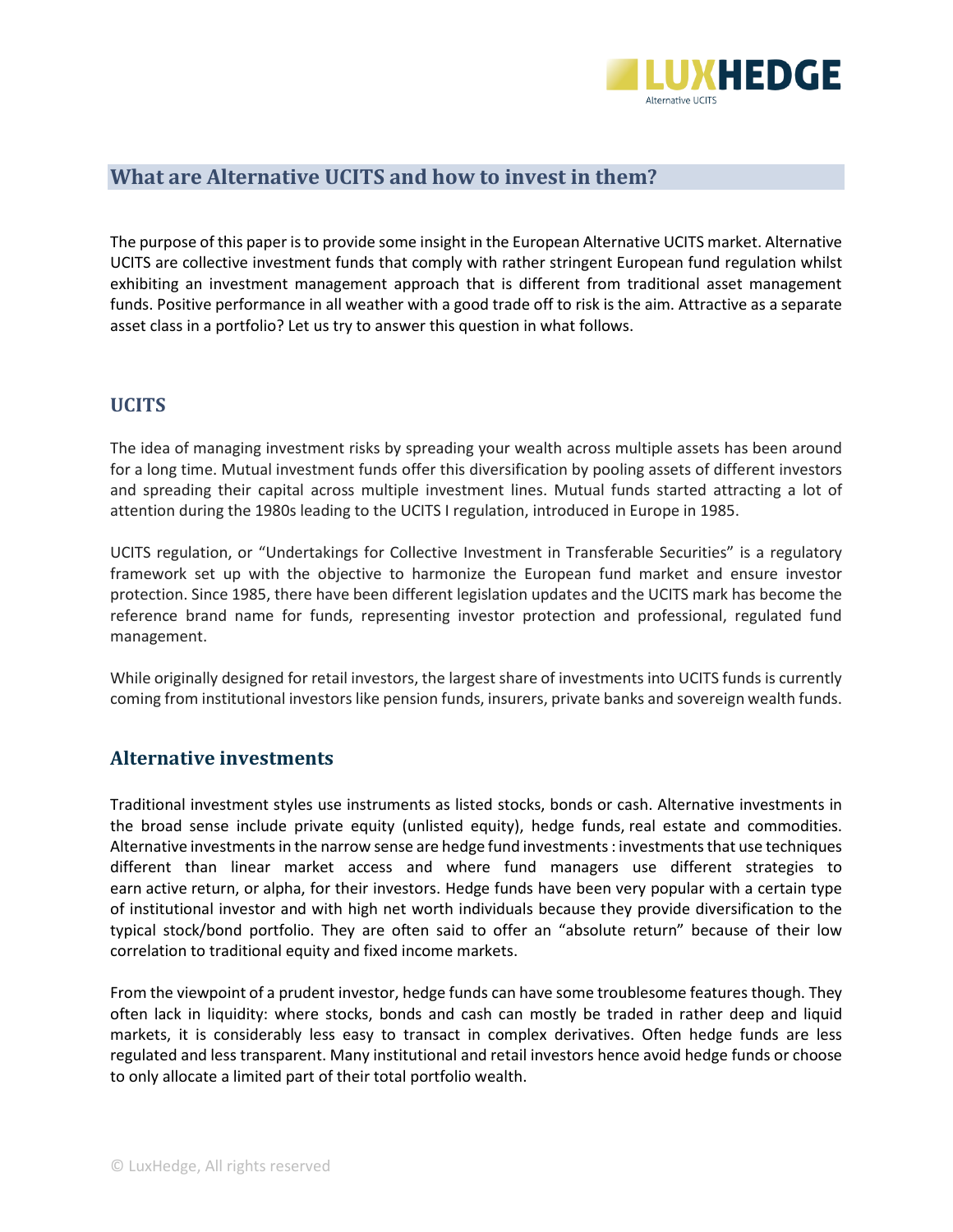

# **Alternative UCITS funds**

The growing demand from investors to diversify their portfolios led to the UCITS III regulation in 2002 and the eligible assets guideline in 2007, both of which expanded the list of assets that UCITS funds can allocate to. Derivatives became an eligible asset allowing UCITS fund managers to leverage positions and/or to short exposures through derivatives. Borrowing as such is only allowed up to 10% and directly shorting the markets is completely forbidden under the UCITS regulation, but derivatives allowed to synthetically replicate such strategies and synthetically create different type of return streams via such instruments. This made it possible for a large amount of hedge fund style strategies to become available to UCITS fund managers and gave birth to a new asset class of alternative UCITS funds.

LuxHedge is classifying each Alternative UCITS fund in 5 broad strategy groups and 17 sub-strategy styles. In a next white paper, we will provide further detail and insight into the definition of each of the different segments and how they have evolved over the years.

The greatest UCITS constraint for alternative managers is liquidity. Illiquid strategies cannot be made available under the stringent regulation, these would violate important investor protection mechanisms.

| <b>Alternative investment</b>     | <b>Available in UCITS format?</b> |
|-----------------------------------|-----------------------------------|
| Hedge Funds - Liquid strategies   | Yes                               |
| Hedge Funds - Illiquid strategies | No                                |
| <b>Private Equity</b>             | Nο                                |
| Real estate                       | N٥                                |

While intuitively it may seem that the cost of regulation would hamper the flexibility of the alternative fund manager, recent empirical research by Tuchschmid, N.S., Wallerstein et al. and Busack et al. has shown that UCITS regulation does not hinder the risk-adjusted performance in comparison to orthodox or offshore hedge funds.

Alternative UCITS are thus designed to offer the best of both worlds: a hedge fund like absolute return stream with lower correlation to traditional equity and bond markets in combination with a regulatory framework that imposes liquidity, transparency, regulatory oversight and strict risk management.

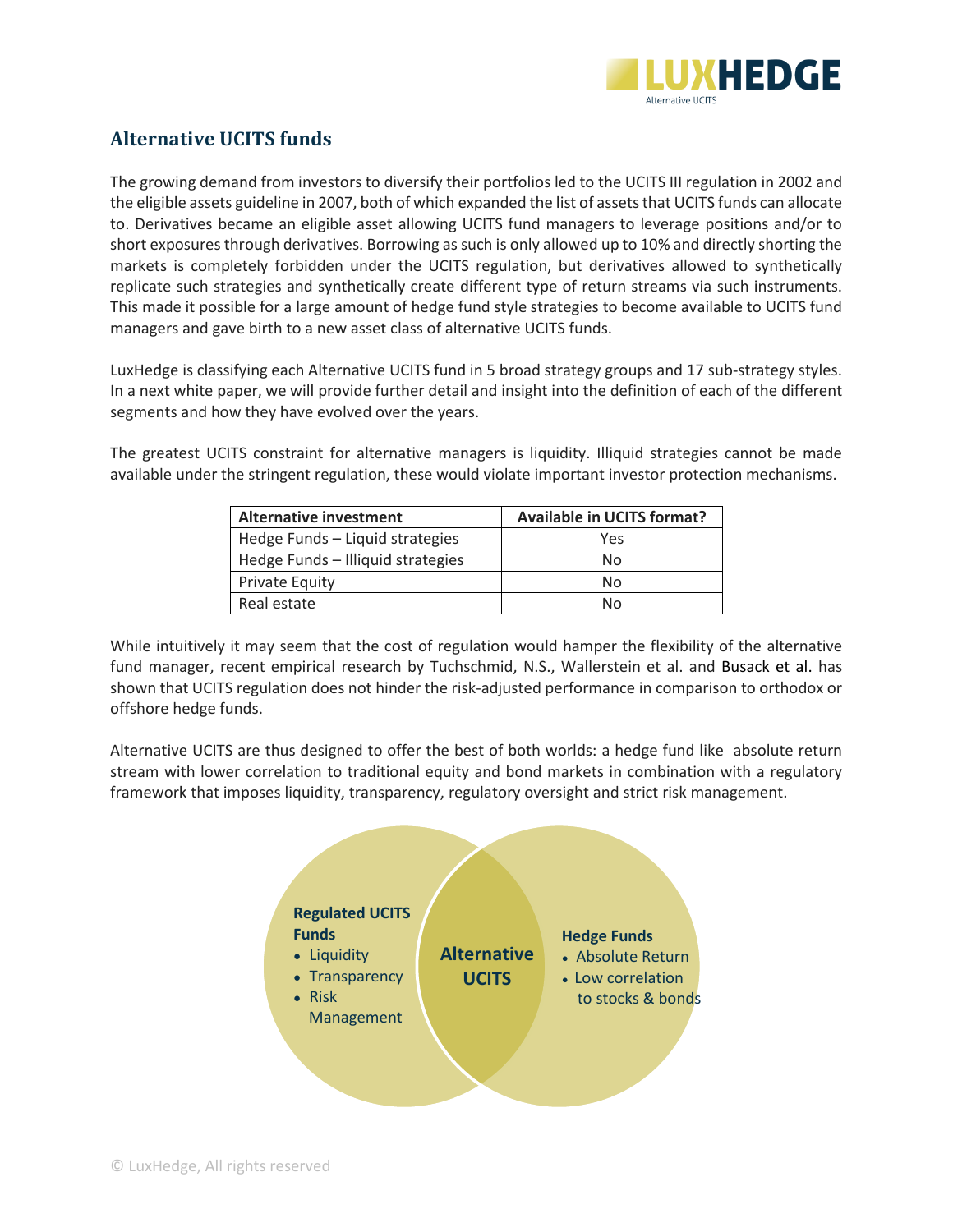

## **A fast growing Alternative UCITS market**

The market for Alternative UCITS has been increasing very rapidly, both in number of funds and in assets under management. Simultaneously, on demand side, there's been a shift in the mindset of investors desiring alternative returns to diversify their portfolios. On supply side, old school hedge fund managers were quick to offer their strategies in the more transparent and regulated UCITS form in order to appeal to traditional investors. Institutional investors often have limitations to invest in illiquid alternative assets. By offering strategies in a UCITS compliant form, hedge fund managers can become part of the larger liquid instrument portfolio.

At LuxHedge, we closely monitor the Alternative UCITS market in our large database that is updated every month to reflect new fund launches and liquidations. Below charts illustrate the rapid and continued growth in net number of funds and assets under management. By the end of 2016, the alternative UCITS universe has grown to >1350 funds representing an AUM exceeding 400BEur.



Looking forward, we see still plenty of headroom for sustained growth in the Alternative UCITS space. The total universe of UCITS funds has approximately 8TEur of invested assets, so from an opportunity perspective only 5% of UCITS are currently in alternatives.

In October 2016, Deutsche Bank published a survey confirming that increased liquidity, regulatory oversight and improved transparency are the key reasons why institutional investors allocate to alternative UCITS. Nearly 70% of survey respondents currently already invest in alternative UCITS and a further 5% planned to make their first investment in 2016. Also, two thirds of alternative UCITS investors planned to increase their allocation to such products. Investor demand is clearly still on the rise.



Source: Deutsche bank Alternative UCITS survey, Oct 2016 Source: Deutsche bank Alternative UCITS survey, Oct 2016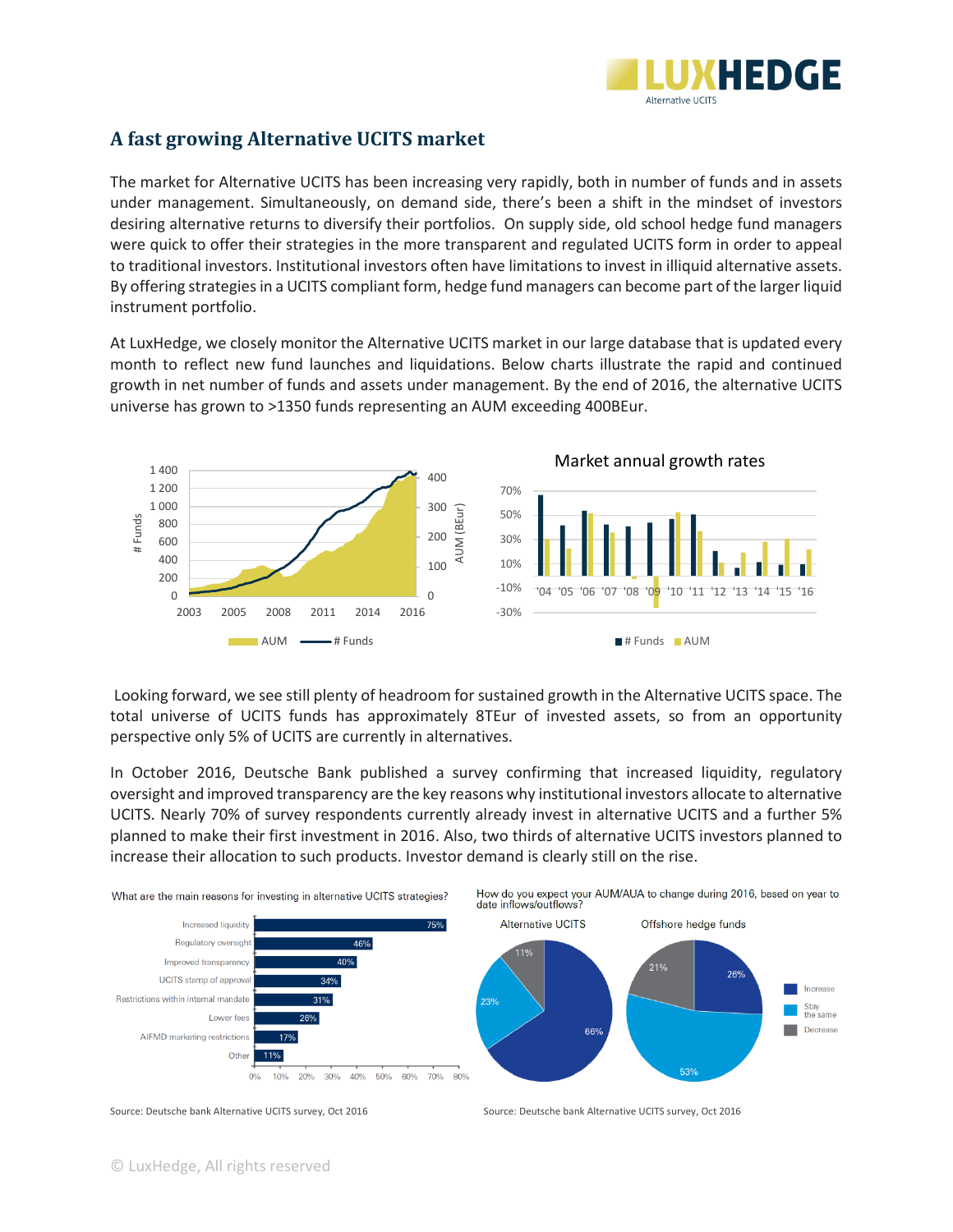

#### **How to invest in Alternative UCITS?**

Al[ternative investments a](http://www.investopedia.com/terms/a/alternativeassets.asp)re designed to bring significant benefits to an investment portfolio by diversifying risk away from traditional equity and bond portfolios. Since 2010, Alternative UCITS as a whole have performed solidly under different market circumstances, including the European sovereign debt crisis. Both HFR and LuxHedge publish broad, equally weighted benchmark indices of Alternative UCITS funds that offer a consistent picture of the total market.

|                              | <b>HFRU HFC</b>        | LuxHedge                  |
|------------------------------|------------------------|---------------------------|
|                              | <b>Composite Index</b> | <b>Global UCITS Index</b> |
| <b>Annualized Return</b>     | 2.50%                  | 2.64%                     |
| <b>Annualized Volatility</b> | 3.25%                  | 3.00%                     |
| <b>Sharpe Ratio</b>          | 0.74                   | 0.85                      |

Risk and return of Alternative UCITS since 2010. Source: hfr.com and luxhedge.com

From an investor perspective, there's a clear challenge of how to successfully select the right alternative UCITS funds. It's one thing to realize that an allocation to alternative UCITS is desirable, but deciding which of the >1350 funds to select is a complex task. Moreover, studies suggest that the UCITS universe is characterized by heterogeneity and dispersion both in managerial skill and in investment strategies. This has far reaching implications for fund selection and portfolio construction.

For equity markets, mutual funds and hedge funds, there is a large literature on (multi)factor models to explain returns and find "alpha", i.e. outperformance.

| <b>Fama &amp; French (1992)</b>                               | 3 factor model to explain stock returns       |
|---------------------------------------------------------------|-----------------------------------------------|
| <b>Carhart (1997)</b>                                         | 4 factor model to explain mutual fund returns |
| <b>Fung &amp; Hsieh (2004)</b>                                | 7 factor model to explain Hedge Fund returns  |
| Seminal papers with factor models for different asset classes |                                               |

Seminal papers with factor models for different asset classes

For Alternative UCITS funds, much of the work to unbundle returns by applying factor models is still to be done. LuxHedge is cooperating with the academics of KU Leuven and Free University of Brussels to apply and develop factor models that can be used to analyze, understand and invest in Alternative UCITS funds. The research project already led to selection models aiming to find outperforming funds and strategies.



LuxHedge multifactor model selecting the top 16 best alternative UCITS funds every quarter. The fund selection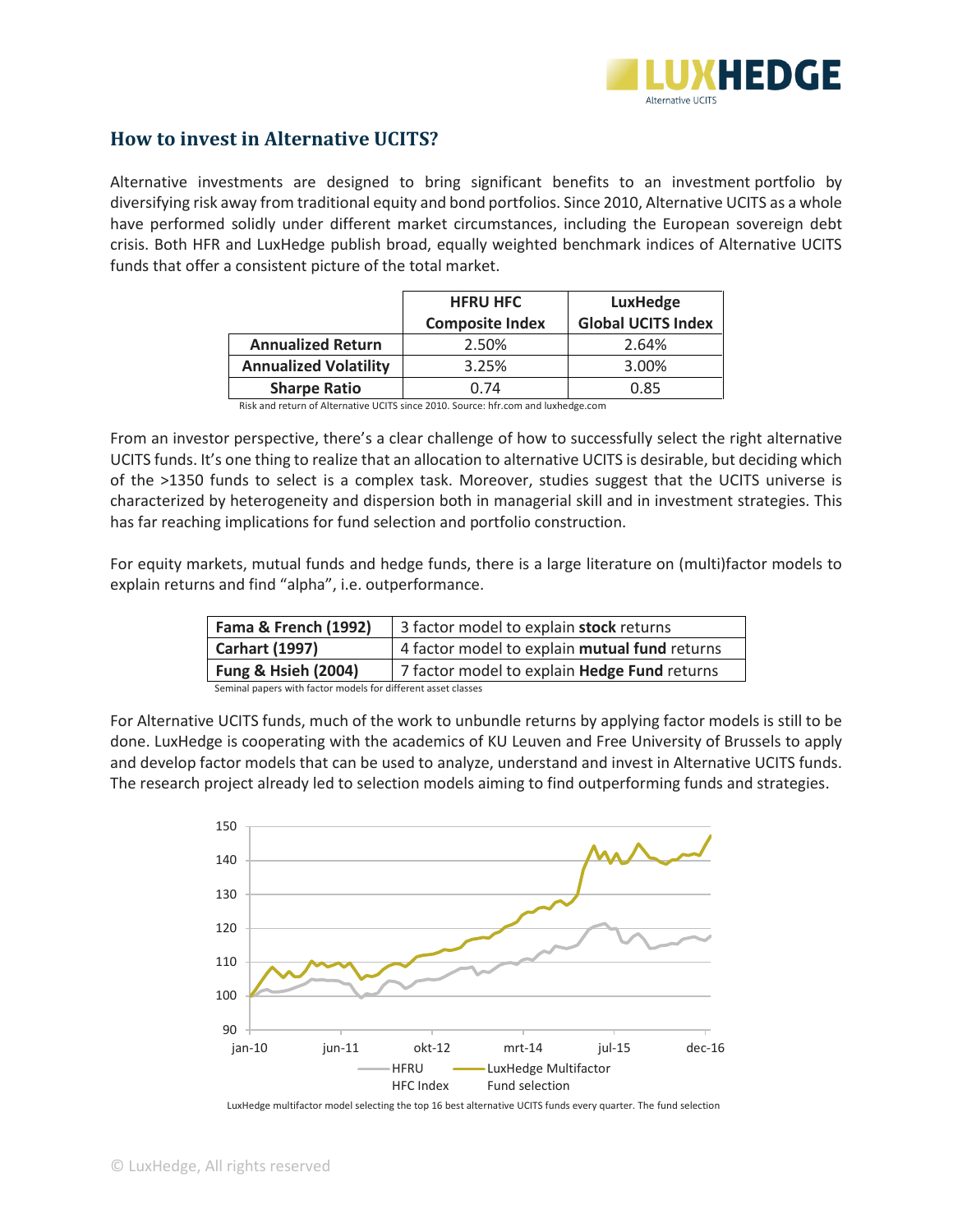

is well diversified across 4 strategy groups and 17 sub-strategies.

Because the spectrum of alternative investment strategies is large, it pays off to further diversify within the Alternative UCITS universe and spread the investment across the broad strategy groups and substrategies that LuxHedge has defined.



#### **Diversification across Strategy groups**

Applying these techniques, we believe it is currently possible to achieve annual returns of above 5%, doubling the benchmark, while remaining in a framework of low volatility fluctuating around the 5% level.

# **Conclusion**

Alternative UCITS are a unique asset class, combining hedge fund like absolute returns with the stringent regulatory oversight that is embedded in the UCITS framework.

The alternative UCITS universe has been growing at a rapid pace, fueled by investors seeking diversification to their traditional portfolio of stocks and bonds while being very sensitive to protecting their assets and only investing in liquid and transparent instruments with regulatory oversight and strict risk management guaranteed. Currently there are >1,350 Alternative UCITS funds managing a total of >400BEur in AUM. The growth is still strong and all demand and supply side dynamics point in the direction of a continued market expansion in the coming years.

Selecting which Alternative UCITS funds to allocate to is not a straightforward exercise and scientific knowledge on this topic is still being built up. Based on academic research of multifactor risk and return decompositions, models have been developed that seem to be able to successfully detect outperforming funds beating the alternative UCITS reference benchmark.